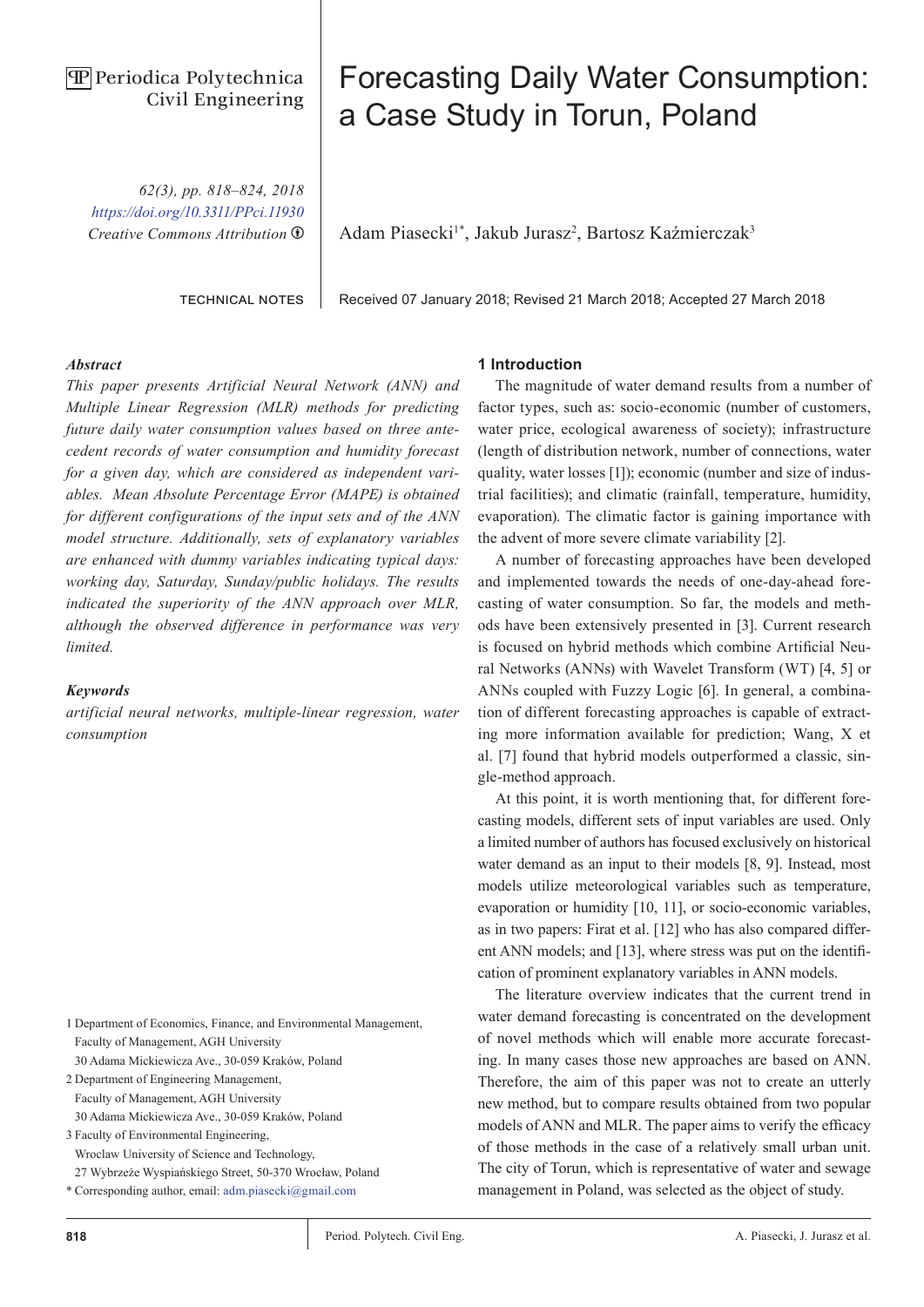# **2 Object of study**

Torun is one of the oldest cities in Poland, with a very long and rich history. It is situated in northern central Poland on the Vistula River. Its current population is about 200,000, inhabiting an area of 115.75 square kilometres.

The history of water and wastewater network in Torun is almost as long as the city itself. Wooden pipes providing water to the city were put in operation at the beginning of the  $14<sup>th</sup>$  century. Their existence has been proven by archeological works conducted in the city center. Some parts of this wooden pipes network has been replaced by iron pipes as late as the beginning of the 19 century.

Despite an intensive development of the waterworks, since 1990s a systematic decrease in consumed water has been observed. In the year 1990 (the second year of political transformation in Poland) the water usage in Torun was close to 45.6 hm<sup>3</sup> , but nowadays it is as small as 23% of this value. To the main reasons of such drastic change one may account:

- a political and economic transformation which led to decommissioning of a multitude of industrial facilities in the whole country but also in Torun,
- the waterworks company has changed its charging method – which now will be based on reading from water meters,
- a systematic increase of water prices for individual and industrial consumers,
- ecological awareness-raising campaigns,
- dissemination of modern water saving households appliances in form of washing machines or dishwashers.

In recent years there has been a dynamic development of the length of the waterworks, which currently amounts to 549.2 kilometres (in the year 1990 it was a mere 189.5 kilometres) [14]. As indicated, the significant increase in the length of the water supply network, and hence also the number of new customers, did not translate into halting or reversing the trend of declining water consumption. The previously mentioned factors reducing the demand for water in the city were much more important and the emergence of new customers did not compensate for the decline caused.

# **3 Materials and Methods**

The data used to water demand forecasting was obtained directly from water company Toruńskie Wodociągi LLC and covered the years 2011–2013, totalling 1,096 records. The mean daily water consumption over this period was 36,495 m<sup>3</sup> with a standard deviation of 3,488 m<sup>3</sup>. Note the increase in water demand during the summer months (see Fig. 1) and the decreasing overall trend of water consumption over this threeyear period. Because this study focusses on creating dayahead forecasts, a detrending procedure was used on a raw water consumption data set prior to the model construction. Detrending was performed by means of Matlab software's inbuilt function  $y = \text{determined}(x)$ . Additionally, as a part of data pre-processing, all values were normalized to a 0–1 range.



Values for meteorological parameters were obtained from IMGW (the Institute of Hydrology and Water Management). Their impact on water consumption has been assessed on the basis of their correlation coefficient (Table 1). Only humidity has a theoretical impact on water consumption (Pearson correlation: –0.413). Thus, the remaining variables (temperature, rainfall and wind speed) where not considered as a part of the input sets for either ANN or MLR models. The value of the Pearson correlation for humidity and water consumption was then used as a threshold for assessing the significance of other explanatory variables. In practice it meant that only those antecedent volumes of water consumption whose correlation coefficient with water consumption exceeded –0.413 in absolute terms were used as part of the input set. Calculations have shown that *t*–1, *t*–2 and *t*–3 values (*t*–1 and so on are historical water consumption values, here *t*–1refers to one day earlier) of water consumption exhibit, respectively, a 0.696, 0.544 and 0.440 correlation with water demand in the period t.

**Table 1** Correlation coefficients

|                      | Temperature |      |      |                                  | Rainfall Wind speed Humidity |          |
|----------------------|-------------|------|------|----------------------------------|------------------------------|----------|
|                      | Mean        | Min. | Max. |                                  |                              |          |
| Water<br>consumption |             |      |      | $0.242$ $0.119$ $0.284$ $-0.040$ | $-0.012$                     | $-0.413$ |

A mean daily water consumption over the typical week in considered water system exhibits significant variability (Fig. 2). In Torun the lowest water demand can be observed during Sunday and public holidays (PH). This led to the conclusion that dummy variables should be included informing the model of what kind of day a given forecast will be performed for. Accordingly, working days (Monday–Friday) were tabbed with "1", Saturdays with "2" and others with "3". Analysis of the annual variability of monthly water consumption has shown that it remains at the same level from January to April, then reaches its peak in May and exhibits a decreasing tendency till November, before picking up again in December. A procedure of assigning dummy variables, similar to that used for days, was performed, i.e., January = 1, February = 2, and so on.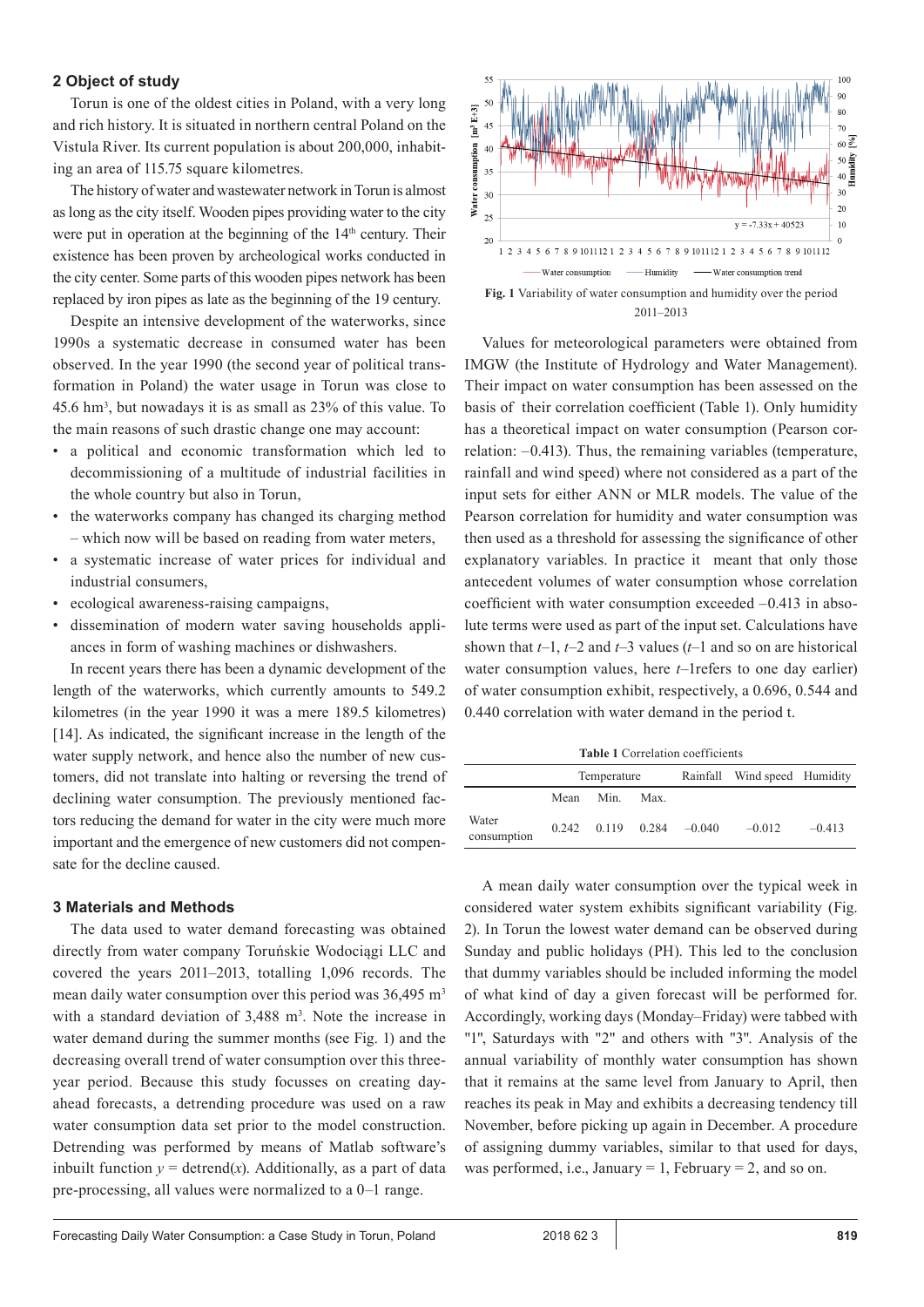

To sum up, the ANNs and MLR input sets consisted of three antecedent values of water consumption, meteorological variable (humidity) and two subsets of dummy variables denoting recognized day pattern and month.

The subdivision of data into training, validation and testing (as required by the ANN creation approach) is an open research question [15, 16]. In this paper, an approach based on integer programming was applied (which is, to our knowledge, a novelty). The assumption was that the ratio of number of training, validation and testing subsets should be 70:15:15, and subsets' mean and standard deviation must be equal. This sort of model has no objective function, and is a so-called feasibility problem. The proposed mathematical model is formulated as follows:

variables:  $a_{i,j}$  – binary variable (0–1) indicating membership to subset  $i = 1...n$ ,  $n = 3$ , where 1 is training, 2 is validation and 3 is the testing subset of water consumption in the period  $j =$ 1...*m*, *m*=1096; *W<sub>j</sub>* – water consumption in the period *j*;  $\mu$ <sub>*i*</sub> – a subset *i* mean.

subject to:

$$
\sum_{j=1}^{m} a_{1,j} = \frac{14}{3} \sum_{j=1}^{m} a_{2,j} \tag{1}
$$

$$
\sum_{j=1}^{m} a_{2,j} = \sum_{j=1}^{m} a_{3,j} \tag{2}
$$

$$
\frac{1}{0.7 \cdot m} \sum_{j=1}^{m} a_{1,j} W_j = \frac{1}{0.15 \cdot m} \sum_{j=1}^{m} a_{2,j} W_j
$$
 (3)

$$
\frac{1}{0.15 \ast m} \sum_{j=1}^{m} a_{2,j} W_j = \frac{1}{0.15 \ast m} \sum_{j=1}^{m} a_{3,j} W_j \tag{4}
$$

$$
\sqrt{\frac{1}{0.7 * m} \sum_{j=1}^{m} a_1(W_j - \mu_1)} = \sqrt{\frac{1}{0.15 * m} \sum_{j=1}^{m} a_2(W_j - \mu_2)}
$$
(5)

$$
\sqrt{\frac{1}{0.15 \cdot m} \sum_{j=1}^{m} a_2(W_j - \mu_1)} = \sqrt{\frac{1}{0.15 \cdot m} \sum_{j=1}^{m} a_3(W_j - \mu_3)}
$$
(6)

Equations (1) and (2) ensure that the numerousness of training, validation and testing subsets will remain at the desired ratio. Subsequent formulas guarantee that subsets will have the same mean (3–4) and standard deviation (5–6). Execution of the presented model divided the set into a training set with 767 records, a validation set with 165 records and a testing set with 164 records. During the feasibility problem solving not all constraints (1–2) were satisfied, but the resulting sets were equal in terms of mean and standard deviation.

The MLR and ANNs models were constructed in MS Excel and Statistica Software, respectively. The procedure for MLR creation is a well-known concept and has been thoroughly described in [17]. MLR models are perceived as a complicated curve-fitting exercise.

A more recent concept of Artificial Neural Networks is presented in detail in [18]. One of the most controversial issues when it comes to the creation of ANN models is the selection of the number of neurons in the hidden layer [19, 20]. According to [21], a greater number of neurons in the hidden layer may lead to an ANN model which is capable of solving a problem faster, but not always more accurately. In general, the procedure for ANN model creation should start with a smaller number of neurons in the hidden layer which is gradually increased whilst monitoring the results. Shibata and Ikeda [22] proposed a simple formula for this problem; the minimal number of neurons in a hidden layer is equal to the root of the product of the number of neurons in the input and output layers, while the maximal number is equal to three times the minimal number plus one.

The second issue is the selection of transfer functions. Here, four different activation functions were considered, namely: linear, logistic, hyperbolic tangent and exponential. As a result, including the ANN model, where the input set consisted of humidity, three antecedent water consumption levels and dummy variables (19 neurons in input layer) and the models without humidity in the input set (18 neurons in the input layer), a total of 176 ANN architectural configurations were considered. In both cases, the number of neurons ranged from 4 to 14 in the hidden layer, while there was one in the output layer, and four different activation functions were considered for the input and output layers. According to combinatorics principles it gives: 11  $\times$  4  $\times$  4 configurations of architecture. Based on the Statistica Software's inbuilt capabilities, ANNs were trained based on the Broyden-Fletcher-Goldfarb-Shanno (BFGS) algorithm and their performance during the creation process was assessed based on the sum of the square of errors. This study considered only the Multi-Layer Perceptron (MLP) type of ANNs models, due to its popularity [23, 24] and appreciation in the area of forecasting. As a stopping condition (criteria) during the ANN model creation procedure a minimal change in forecasting error was used. To continue the learning process the change in error should be greater than 0.000001% otherwise the process will be stopped.

In order to assess the forecasting performance of the models created, a mean absolute percentage error (MAPE) (7) criterion was used, where  $W_j$  refers to observed water consumption and  $W_j^*$  is predicted water consumption, both during day *j*. This criterion was applied only to testing subsets.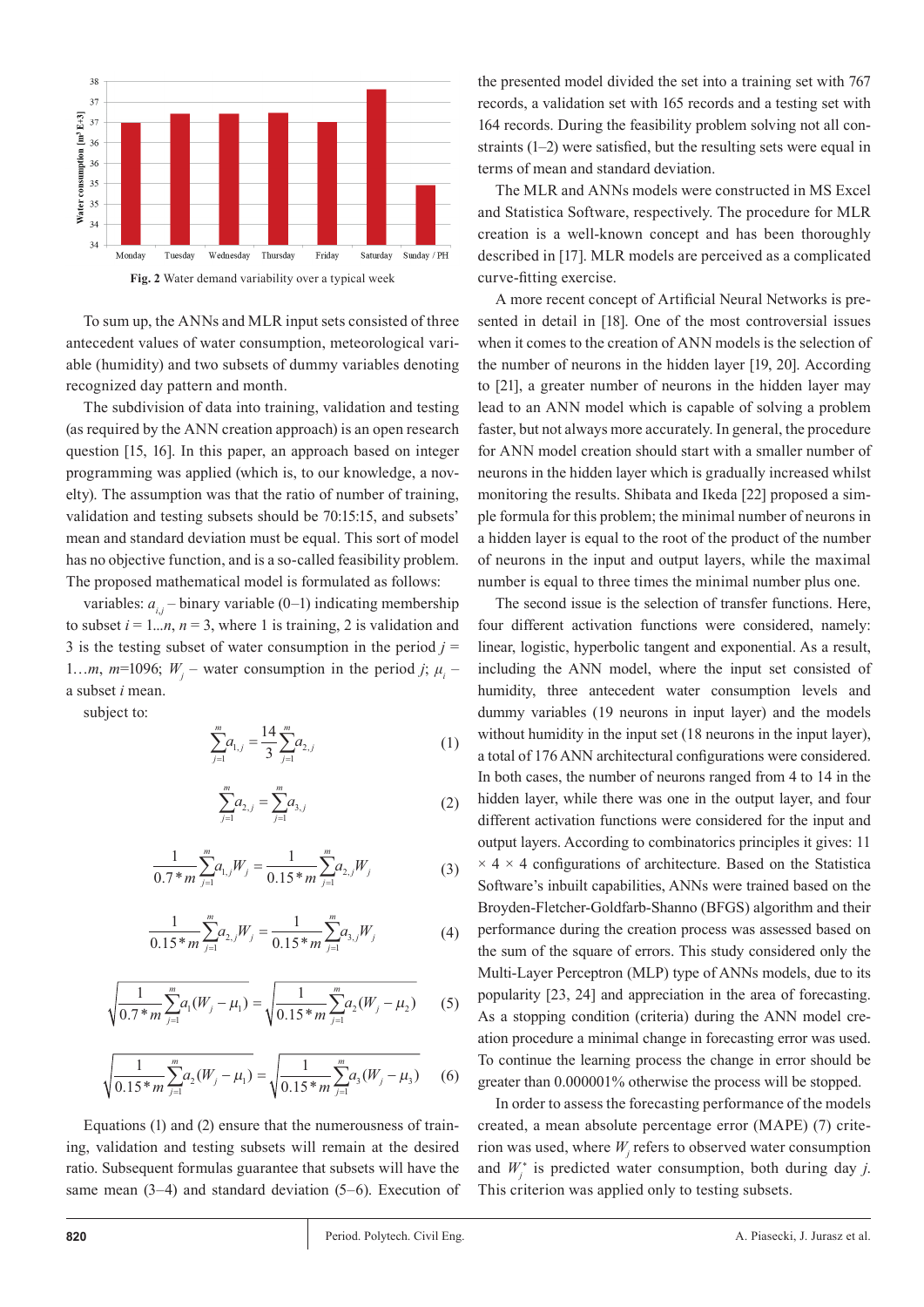$$
MAPE = \frac{1}{n} \sum_{j=1}^{n} \left| \frac{W_j - W_j^*}{W_j} \right| \tag{7}
$$

Additionally, a commonly used in hydrological time series forecasting Nash-Sutcliffe [25] model efficiency coefficient has been calculated based on Equation 8.

$$
E = 1 - \frac{\sum_{j=1}^{n} (Q_{m}^{j} - Q_{o}^{j})^{2}}{\sum_{j=1}^{n} (Q_{o}^{j} - \overline{Q_{o}})^{2}}
$$
(8)

where:  $E$  – Nash-Sutcliffe model efficiency coefficient,  $Q_m$ – modelled discharge in day *j* (here water used in waterworks),  $Q_o^j$  – observed discharge,  $Q_o$  – is the mean of the observed discharges.

Nash–Sutcliffe efficiency ranges from −∞ to 1. An efficiency of  $E = 1$  translates into a perfect match of modelled discharge to the observed one. An efficiency of  $E = 0$  means that the model predictions are as accurate as the mean of the observed data, whereas an efficiency *E* < 0 occurs when the observed mean is a better predictor than the considered forecasting model.

Apart from MAPE and E criteria, the ANN and MLR models have been compared to the forecasting performance of two naïve methods. Namely, using previous day or the same day in the previous week as the forecasted values.

#### **4 Results and discussion**

Based on the chosen performance criterion (MAPE), the two ANN and MLR models with the lowest MAPE values were selected. Their characteristics/equations are presented in Table 2. Additionally, in Table 2 one can observe that the testing performance for ANN models, calculated as a Pearson coefficient, indicates that a model with an additional explanatory variable (humidity) performed better than one without it.

Calculated values of the MAPE criterion for all models based on testing subset values indicated that the performance of ANN and MLR approach was similar. The lowest value was obtained by the ANN H model and amounted to 2.28%, whereas the highest was for an ANN model without humidity as an explanatory variable and was equal to 2.69%. The two remaining models performed as follows: MLR  $H - 2.49%$  and  $MLR - 2.56\%$ . These results indicate that, in general, models with the additional meteorological variable performed slightly better than those without it.

A more detailed results analysis focused on error values within a given type of day and month. As can be seen in Fig. 3, the ANN\_H model is superior to the three others. Interestingly, the application of humidity as part of the explanatory variables set for working days and Saturdays significantly improved the results of ANN models, while this phenomenon is not observed for MLR models during Sundays and public holidays (PH). Similarly, (see Fig. 4 and 5), the ANN H model outperformed other models from the perspective of MAPE criterion within selected months, with the exception of January, where ANN and MLR proved to be more accurate.

| Table 2 General description of forecasting models                                                                                                                                                                                                                          |              |                         |                          |                          |                |           |        |  |  |  |
|----------------------------------------------------------------------------------------------------------------------------------------------------------------------------------------------------------------------------------------------------------------------------|--------------|-------------------------|--------------------------|--------------------------|----------------|-----------|--------|--|--|--|
| Model                                                                                                                                                                                                                                                                      | tructure     | Learning<br>Performance | Testing Per-<br>formance | erformance<br>Validation | lgorithm       | Input Fun |        |  |  |  |
| H NNA                                                                                                                                                                                                                                                                      | $19-6-1$     | 0.871                   | 0.874                    | 0.894                    | <b>BFGS 62</b> | Log       | Exp.   |  |  |  |
| <b>ANN</b>                                                                                                                                                                                                                                                                 | $18 - 7 - 1$ | 0.779                   | 0.816                    | 0.837                    | BFGS 13        | Log       | Linear |  |  |  |
| $W_i^* = 3320.6 - 190.8b_1 - 430.6b_2 - 1132b_3 - 1169.7b_4$<br>$-323.3b_5 - 877.8b_6 - 1112.3b_7 - 1070.3b_8 - 884.5b_9$<br><b>MLR</b><br>$-644.3b_{10} - 273.7b_{11} + 0b_{12} + 2544.6a_1 + 1503.6a_2$<br>$+0a_3 - 61.8H_1 + 0.072W_{i-3} + 0.032W_{i-2} + 0.57W_{i-1}$ |              |                         |                          |                          |                |           |        |  |  |  |
| $W_i^* = -2084.4 - 220.4b_1 - 12.1b_2 - 118.3b_3 + 149.3b_4$<br>$+966.7b_5 + 151.2b_6 - 347.9b_7 - 64.1b_8 - 287.3b_9 - 290.6b_{10}$<br>$-370.8b_{11} + 0b_{12} + 2485a_1 + 1464.6a_2 + 0a_3 + 0.057W_{i-3}$<br>$+0.012W_{i-2} + 0.63W_{i-1}$                              |              |                         |                          |                          |                |           |        |  |  |  |

Where:  $W_{j-1}$ ,  $W_{j-2}$ ,  $W_{j-3}$  – water consumption from three antecedent days,  $H_j$ -humidity at day  $j$ ,  $b$ <sub>1...12</sub>,  $a$ <sub>1...3</sub>–dummy variables. ANN\_H and MLR\_H stand for models which used humidity as an additional variable in input set, BFGS 62 stands for-Broyden–Fletcher–Goldfarb–Shanno which solved the weights vector optimization problem after the 62<sup>nd</sup> iteration.



**Fig. 3** Values of MAPE within a given day

The conducted research indicates that an ANN approach is marginally superior to MLR models. However, all ANN and MLR models are superior to naïve method based on the previous day or the same day from the previous week. Respectively, calculated MAPE values were slightly above 4% and close to 5.5%. In the case of the Nash-Sutcliffe statistic the ANN model using humidity as an additional explanatory variable has a highest E value of 0.753. It does not indicate a perfect match between observed and modelled phenomena and shows that there may exist explanatory some variables which may improve forecasting accuracy. The second highest values of the *E* criterion was observed in case of a MLR considering humidity  $(E = 0.702)$ . Models which did not use humidity exhibited similar forecasting performance in terms of Nash-Sutcliffe statistic. Respectively, 0.660 for an ANN model, 0.678 for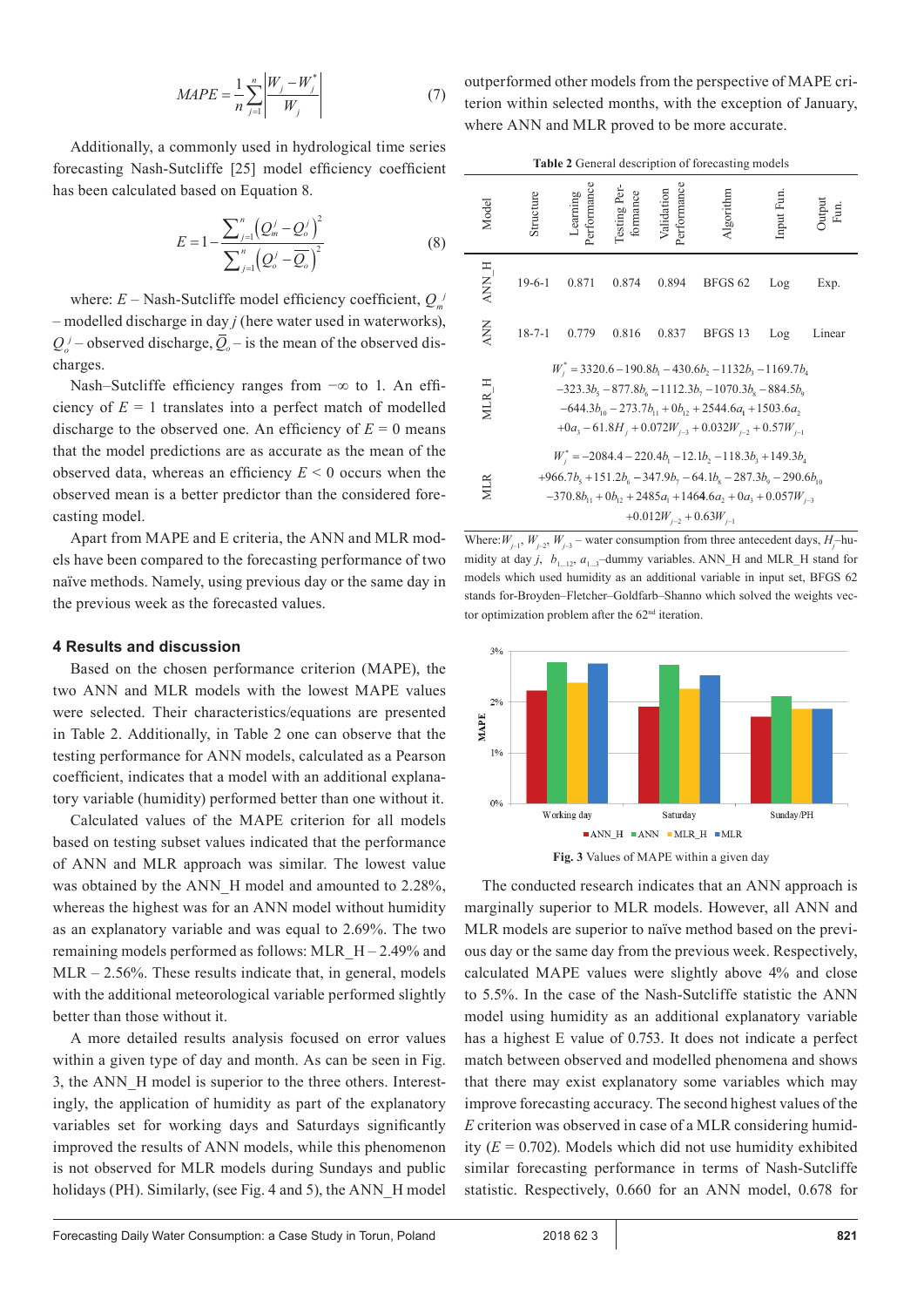a MLR model and 0.658 for naïve method considering the previous day. By considering only this statistic we can see that the performance of more sophisticated models (ANN and MLR) is not significantly greater than that from a naïve method. But it terms of the MAPE criterion there are superior. At the end it is worth to add that the naïve method considering the same day from the previous week exhibited very weak performance in terms of Nash-Sutcliffe statistic and its E value was 0.351.





What is more, in the case of universal models (i.e., those created for a whole year) the application of the additional meteorological variable slightly improves model performance. The usage of humidity parameter seems to be an important from several reasons. It provides a direct information about the water deficit in the air which is especially important during hot summer days when garden and lawns watering is comment. Additionally this parameter is commonly available, since it is being measured at a majority of meteorological stations. Based on that, it seems that humidity is a sound alternative to evaporation for which estimation various formulas and several other meteorological parameters are used. However, this study assumed that humidity, which is unknown prior to day j, can be forecasted with 100% accuracy. Taking into account errors in weather forecasts may remove the positive effect of using this variable in water demand forecasting.

The analysis showed that ANN is a suitable method for forecasting water demand in a small city. This confirmed the results of research conducted by other academics for greater cities in various climate zones [11, 13]. The main difference

is the structure of input variables sets. In the case of Torun, all meteorological variables except humidity turned out to be irrelevant. This is a result of the local climate. One good example is precipitation, which is characterized by significant variability on a quantitative and temporal scale. The major volume of rainfall occurs in the spring-to-summer months, but is delivered in relatively short and intensive events [26]. Therefore, the consumption of water for watering lawns or gardens is significantly distorted.

Forecasting water demand in a smaller city seems to be a more complicated task than in multi-million population cities. This results from the short-term dynamics of water consumption resulting from population mobility. Short trips out of town may significantly change water demand. In Torun these mainly occur during public holidays (family holidays) and during favourable weather in summer. On such days, water consumption may decrease by several dozen percent. In greater cities, the fluctuations in water-consuming population are greater in absolute terms but in percentage terms are relatively minor.

The ability to accurately forecast water demand is important from the perspective of all waterworks. The full equipment (both used to water treatments and delivery) readiness contributes significantly to the water price. Therefore, waterworks should have access to detailed and accurate water demand forecast. Shortterm forecasts (hours, days) are used mainly to ensure an effective operation of the waterworks system and especially in order to minimize the time when the water is stored in pipelines and reservoirs. What directly translates into its quality [13].

In the case of Torun and other Polish cities, this is particularly important due to a declining tendency in water demand, as observed over recent years. In consequence, the hydraulic conditions in the water distribution system have changed and this is a serious threat to water quality which could change seasonally [27]. The application of accurate forecasting models allows the optimization of the water distribution process, assuring its appropriate quality whilst minimizing the occurrence of failures and risk [28] as well as increasing the reliability of the whole water supply system (from water intakes to households) [29, 30].

This paper presents an approach based on two forecasting methods. Their selection resulted not only from their performance as highlighted in previous papers, but also from their applicability in various cities [31]. The plethora of methods which appeared in the literature makes it very hard to point out the most accurate one. However, it seems that the precision obtained by the ANN approach is sufficient for practical application.

### **5 Conclusions**

Two modeling strategies are employed in this paper to forecast water demand in Torun's waterworks system, where the models comprise Multi-Linear Regression and Artificial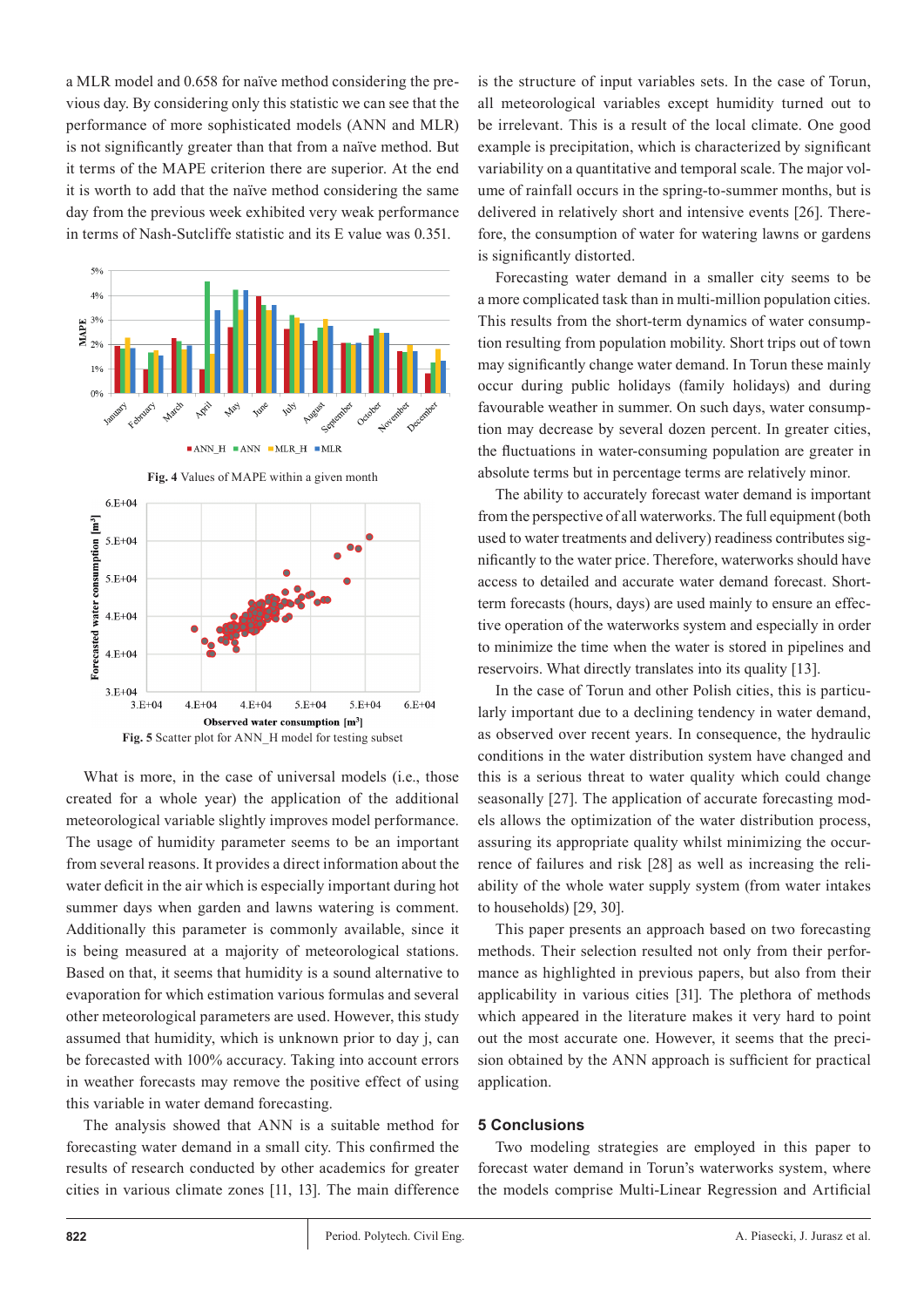Neural Networks. For both strategies, the same sets of input variables were used in order to single out the most effective approach to forecasting over a given period. The ANN model proved to be superior to the MLR approach; however, the difference in terms of MAPE criterion was very limited. This study also presents a novel approach to the division of sets into testing, training and validation subsets. Future studies should focus on analyzing the impact of humidity-forecast accuracy on water-demand predictions.

The results obtained in this research have been presented to the people responsible for managing Torun Waterworks Company. However, the potential economic benefits of improved water demand forecasts have not been estimated so far. Therefore, further works are needed in order to develop precise models for medium and long term water demand forecasting (months, years). Such forecast may deliver an important information which will impact the company operational decisions or even its strategy for future. What is more, a detailed knowledge about the future event facilitates the creation of company internal and external investment policy.

Because water demand shows a decreasing trend in Torun, it is important to accurately predict its real level. The conducted analysis confirmed the good accuracy of ANN and slightly lesser accuracy of MLR models. However, both those approaches were superior in comparison to a benchmark approach (previous day or the same day in the previous week as the naïve forecast).

The applied in this paper forecasting methods can be also used for different parts of the water and wastewater system in each city. It is especially important in case of the volume of wastewater which is delivered to the wastewater treatment plants or the changes of the water pressure in pipelines. In both cases accurate forecasts can provide important information for people involved in various decision making processes.

### **Acknowledgments**

This research uses data from Torun Waterworks Company Ltd. (TWC). The authors thank the IT Specialists from TWC for assistance in obtaining these data.

#### **References**

- [1] Iwanek, M., Kowalska, B., Hawryluk, E., Kondraciuk, K. "Distance and time of water effluence on soil surface after failure of buried water pipe. Laboratory investigations and statistical analysis". *Eksploatacja i Niezawodnosc – Maintenance and Reliability*, 18(2), pp. 278–284. 2016. <https://doi.org/10.17531/ein.2016.2.16>
- [2] Misra, A. K. "Climate change and challenges of water and food security". *International Journal of Sustainable Built Environment*, 3(1), pp. 153–165. 2014.

<https://doi.org/10.1016/j.ijsbe.2014.04.006>

[3] Donkor, E., Mazzuchi, T., Soyer, R., Alan Roberson, J. "Urban Water Demand Forecasting: Review of Methods and Models". *Journal of Water Resources Planning and Management*, 140(2), pp. 146–159. 2012. [https://doi.org/10.1061/\(ASCE\)WR.1943-5452.0000314](https://doi.org/10.1061/(ASCE)WR.1943-5452.0000314)

- [4] Adamowski, K., Adamowski, J. F., Seidou, O., Ozga-Zieliński, B. "Weekly urban water demand forecasting using a hybrid wavelet–bootstrap–artificial neural network approach". *Annals of Warsaw University of Life Sciences, Land Reclamation*, 46(3), pp. 197–204. 2014. <https://doi.org/10.2478/sggw-2014-0016>
- [5] Mohammed, H. J. R., Ibrahim, H. M. "Hybrid wavelet artificial neural network model for municipal water demand forecasting". *ARPN Journal of Engineering and Applied Sciences*, 7(8), pp. 1047–1065. 2012. [https://pdfs.semanticscholar.org/38c4/8cc5e58420488fce727e6c8d7c](https://pdfs.semanticscholar.org/38c4/8cc5e58420488fce727e6c8d7c401ca8c90d.pdf)-[401ca8c90d.pdf](https://pdfs.semanticscholar.org/38c4/8cc5e58420488fce727e6c8d7c401ca8c90d.pdf)
- [6] Tabesh, M., Dini, M. "Fuzzy and neuro-fuzzy models for short-term water demand forecasting in Tehran". *Iranian Journal of Science and Technology*, 33(B1), pp. 61–77. 2009. [https://doi.org/10.22099/IJSTC.2009.701](http://ijstc.shirazu.ac.ir/article_701_0.html)
- [7] Wang, X., Sun, Y., Song, L., Mei, C. "An eco-environmental water demand based model for optimising water resources using hybrid genetic simulated annealing algorithms. Part II. Model application and results". *Journal of Environmental Management*, 90(8), pp. 2612–2619. 2009. <https://doi.org/10.1016/j.jenvman.2009.02.009>
- [8] Caiado, J. "Performance of combined double seasonal univariate time series models for forecasting water demand". *Journal of Hydrologic Engineering*, 15(3), pp. 215–222. 2010. [https://doi.org/10.1061/\(ASCE\)HE.1943-5584.0000182](https://doi.org/10.1061/(ASCE)HE.1943-5584.0000182)
- [9] Bakker, M., Van Duist, H., Van Schagen, K., Vreeburg, J., Rietveld, L. "Improving the performance of water demand forecasting models by using weather input". *Procedia Engineering*, 70(1), pp. 93–102. 2014. <https://doi.org/10.1016/j.proeng.2014.02.012>
- [10] Bárdossy, G., Halász, G., Winter, J. "Prognosis of urban water consumption using hybrid fuzzy algorithms". *Journal of Water Supply: Research and Technology - AQUA*, 58(3), pp. 203–211. 2009. <http://aqua.iwaponline.com/content/58/3/203>
- [11] Adamowski, J., Fung Chan, H., Prasher, S. O., Ozga-Zielinski, B., Sliusarieva, A. "Comparison of multiple linear and nonlinear regression, autoregressive integrated moving average, artificial neural network, and wavelet artificial neural network methods for urban water demand forecasting in Montreal, Canada". *Water Resources Research*, 48(1), W01528. 2012. <https://doi.org/10.1029/2010WR009945>
- [12] Firat, M., Ali, Yurdusev, M., Erkan Turan, M. "Evaluation of Artificial Neural Network Techniques for Municipal Water Consumption Modeling". *Water Resources Management*, 23(4), pp. 617–632. 2009. <https://doi.org/10.1007/s11269-008-9291-3>
- [13] Babel, M. S., Shinde, V. R. "Identifying Prominent Explanatory Variables for Water Demand Prediction Using Artificial Nerual Networks: A Case Study of Bangkok". *Water Resources Management*, 25(1), pp. 1653–1676. 2011.
- <https://doi.org/10.1007/s11269-010-9766-x> [14] Piasecki, A., Marszelewski, W. "Short-term dynamics of a press-fit to the municipal water supply system on the example of Toruń – a preliminary
- analysis". In: *Water in the city*. Vol. 2, (pp. 205–213). 2011. [15] Shahin, M. A., Maier, H. R., Jaksa, M. B. "Evolutionary data division methods for developing artificial neural network models in geotechnical engineering". Department of Civil and Environmental Engineering. The
- University of Adelaide. Research Report No. R 171. 2000. [16] Wei, Q., Dunbrack Jr, R. L. "The role of balanced training and testing data sets for binary classifiers in bioinformatics". *PloS ONE*, 8(7), e67863. 2013.

<https://doi.org/10.1371/journal.pone.0067863>

- [17] Kutner, M. H. "*Applied linear statistical models*". Chicago: Irwin. 1996.
- [18] Hagan, M. T., Demuth, H. B., Beale, M. H., De Jesús, O. "*Neural network design*". Boston: PWS publishing company. 1996.